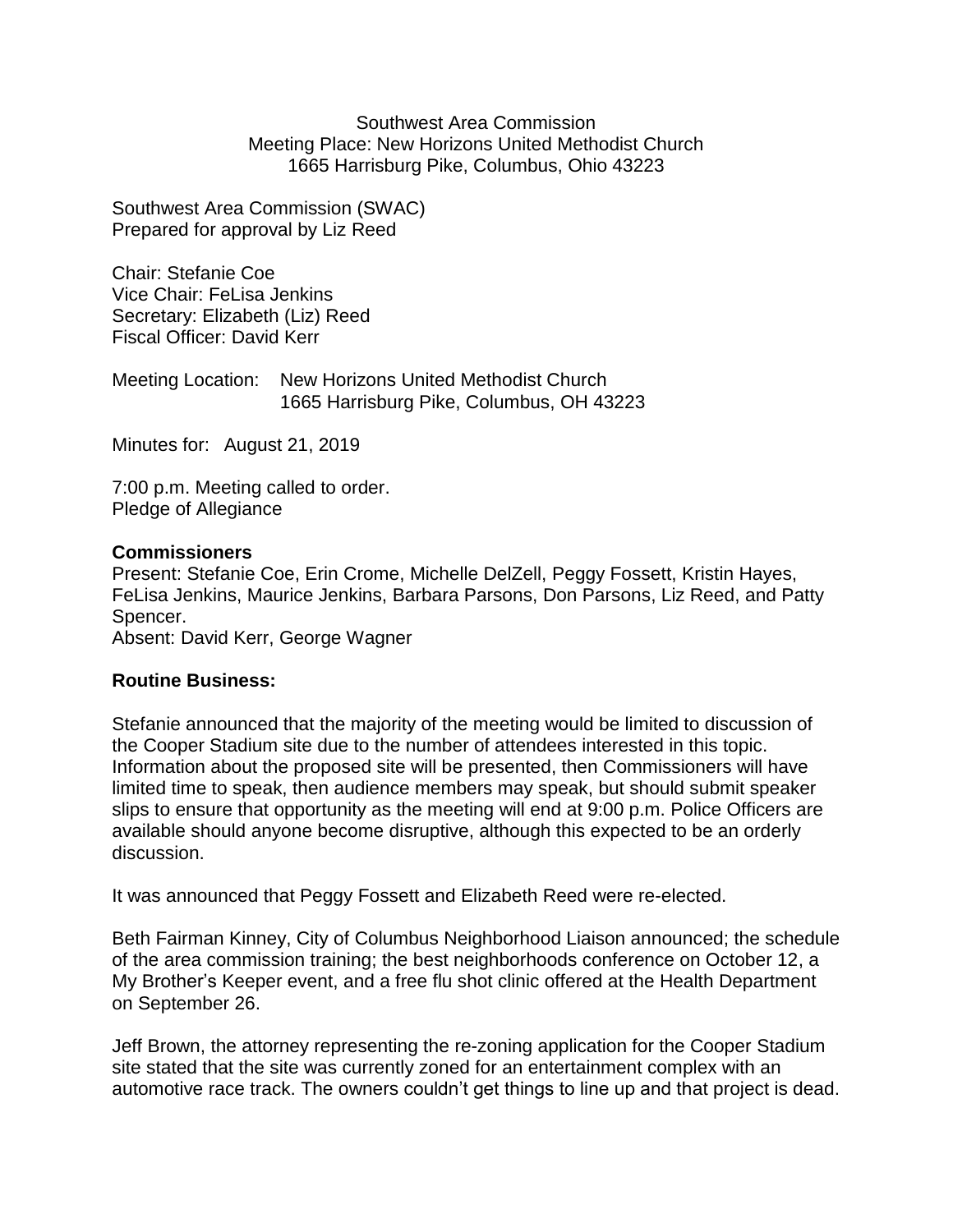This zoning application is a request for rezoning from a CPD (Commercial Planned Development District) to a CPD (Commercial Planned Development District H-110) and a council variance to allow for mixed-use with residential, laboratories, and/or warehouses. Mr. Brown gave background information about the site.

He stated that Columbus is a good and growing city and the site owners are looking to develop a new type of neighborhood that can develop and change. The site is so large that reinvestment can attract outsiders to come to the area. They plan to renovate existing buildings and are asking for a variance in code to allow residential with the first floor.

Mr. Brown showed a graphic representation of what can be done. They are proposing residential in back. Wants a combination of uses throughout the site. He stated that the ability to work and live in the same area is desirable for millennials. They stated that they may want to add the entertainment, but that would be later and would require a new and different approval process.

Part of the zoning application allows for shipping containers to be used as barriers. Mr. Brown gave examples of what one can do with shipping containers.

Mr. Brown stated that they shared concepts with Greenlawn Cemetery. The representative stated that they may be interested in some of the land.

Mr. Brown stated that with these over 40 acres, what happens here makes a difference to the community. This is an opportunity to attract people to the area.

Upon questions from the Commissioners:

Mr. Brown explained that they are seeking the laboratories in the effort to attract experimental labs that could do research and testing. That is in the application to have it covered. These laboratories would still need to comply with restrictions regarding the types of materials that are permitted to go through neighborhoods.

They don't know the likelihood of an entertainment center. There are no immediate plans for an entertainment center and the odds are medium to low for such a request.

When asked if this would be high-end residential, he stated that it would draw the same level that you see downtown, but due to the gravity of the project, this could be the same level of design. The design targets young people who like to work near where they live and do not want to deal with They believe the office and distribution would be limited. The request is for CPD rather than Industrial. They are asking for specific warehouse uses, labs, and first-floor residential.

When confronted with the written concerns recently drafted by the various City agencies regarding the zoning request. These written concerns were submitted to the Southwest Area Commission earlier in the day. Mr. Brown stated that they haven't gone through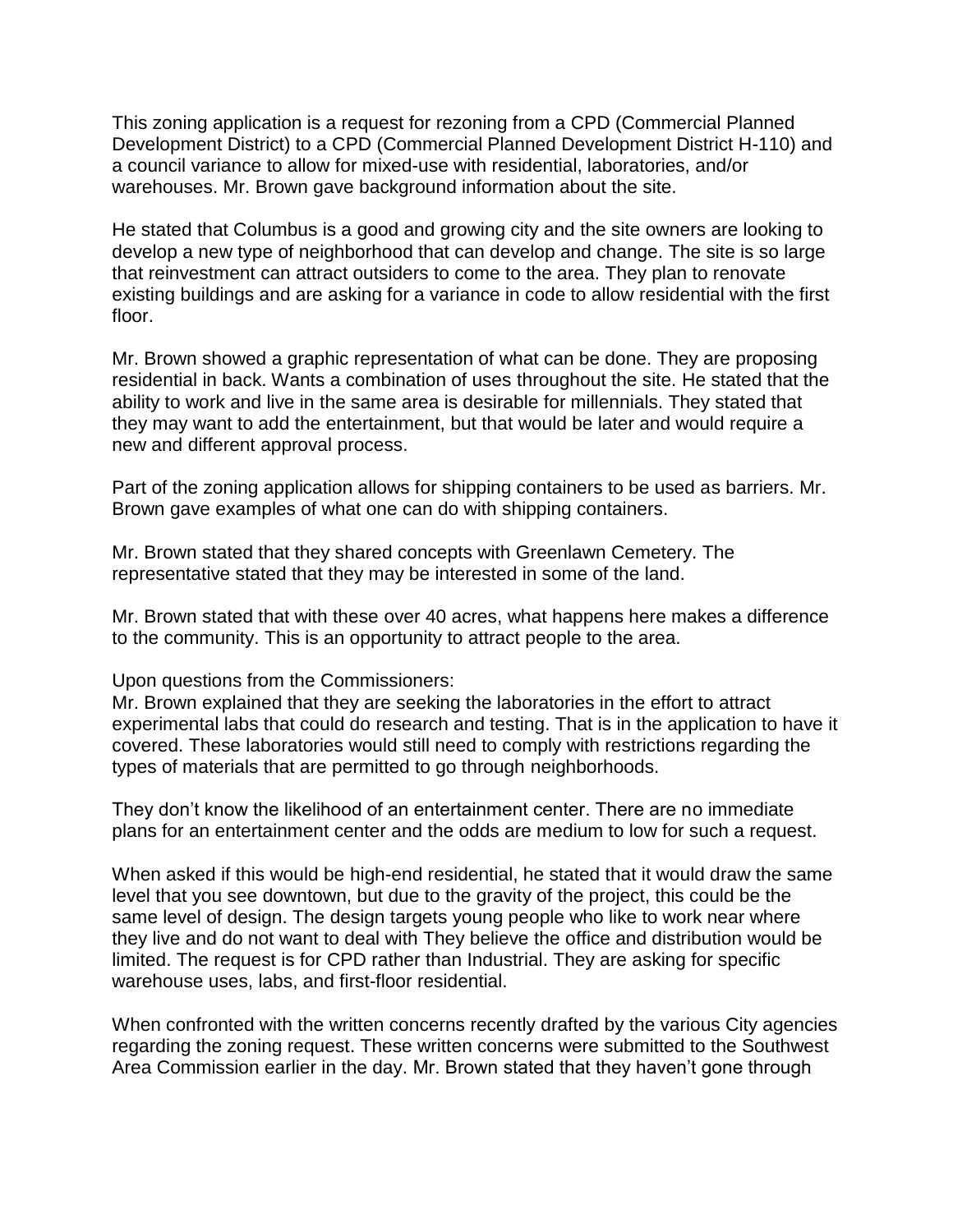the comments or had discussions with the city, yet. He also stated that most plans have some city rebuttal.

They will still need to do a traffic impact study and will comply with storm and sewer requirements. There is a possibility of stacked parking.

Unlike a Casino, this is open and visible and should improve the area. The area is in need someone to come in and move the needle. This can change the feel of the streets. There are industrial neighbors. Additionally, there is a low-income housing project nearby.

The variance for first-floor residential could benefit seniors. If the business that comes in is all distribution, then it could result in 30 jobs. If there are office and retail, then this could result in 100 jobs.

The shipping containers are only for commercial use. The containers could be tenantspecific. This has the potential of such a WOW factor.

The current concept leaves room for an entertainment venue, but we don't need to discuss this, we're not asking for this at this time. They will need to come back to us for an entertainment venue.

They are currently unsure of the number of residential units. There will be landscaped areas and could be a dog park or other green space.

The planning of the space will be market-driven.

Upon questions from the speaker slips the additional information was discussed:

The ideas are trendy, but since the bleachers won't be used, why keep them?

SPARCs holding LLC currently owns the property.

As the application is currently written the space could all become retail, all distribution or all residential, but that's not really what they want.

This is a vision or a concept for the area. They are unsure if it will become a reality, but they want to move forward and this is the first step in making changes.

Bill Schottenstein, one of the owners, spoke and stated that they worked on the original plans for 5-6 years, but they could not get the financing and get the project launched. Since then the world has changed, downtown is active and Franklinton is active. He stated that they think a beta site that is tech-forward would be ideal, but it's a tough area. They struggled with upkeep on the property due to security issues and they need to secure the site so they can build without the tools and equipment being stolen. He stated that we won't get into allowing something on the site that will be a problem. He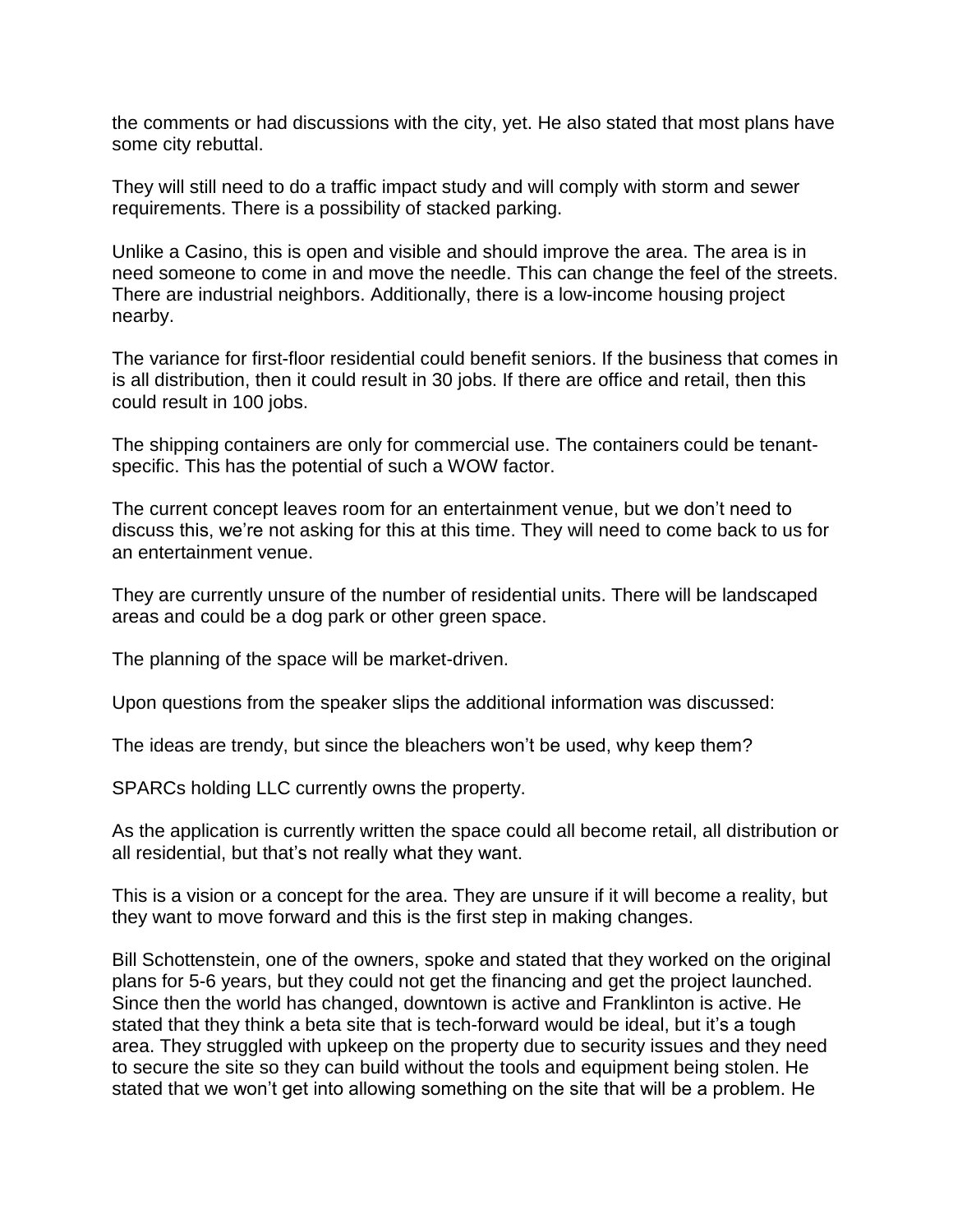said that they have someone interested, but they can't sit on this. This space is designated as an opportunity zone and the dollars allotted for these types of zones are getting low, timing is important in getting these dollars. This is a large project, there are easy access and proximity to downtown, which makes it an ideal location.

It's important to keep this area safe and create goodwill in the area. This project is needed to bring dollars in from out of the area. Development is needed in the area. They have an interest in a brewery, restaurant, warehouse operation, and hydroponic grower. Must have sufficient parking. They are not interested in a low-end project but not the highest end. Currently, people want amenities and variation of residential properties.

They stated they had difficulty with keeping the property clean and the grass cut due to theft of equipment from the property. The building has been reviewed by a structural engineer—it's fine. Joe Sugar said all code violations have been fixed.

Comments from the Commissioners and public attendees included:

Conceptually this is a good idea, but there are not enough details regarding when various parts of the project will be done and if any of the project will be done. There are a lot of things that need to be worked out. Due to the importance of this property to the City, the City needs to step up and assist.

They need to have communication with Greenlawn.

They need to provide a minimum and a maximum number of residential, essentially some guarantee of mixed-use.

The area needs a boost, we are need of affordable rental rentals.

There are concerned about the traffic and access to the property.

One commissioner asked for a straw vote from the audience and most attendees were for, a few against, several who did vote.

Vagueness is a problem. We need some guarantees regarding the use of laboratories use.

Don't want to see neighborhood go down and this property has gone down. Investment is needed and this property needs brought up.

Didn't appreciate the disparaging comments about the neighborhood.

Changes do need to be made to the application and there will be changes and we'll need to vote on any change to these applications.